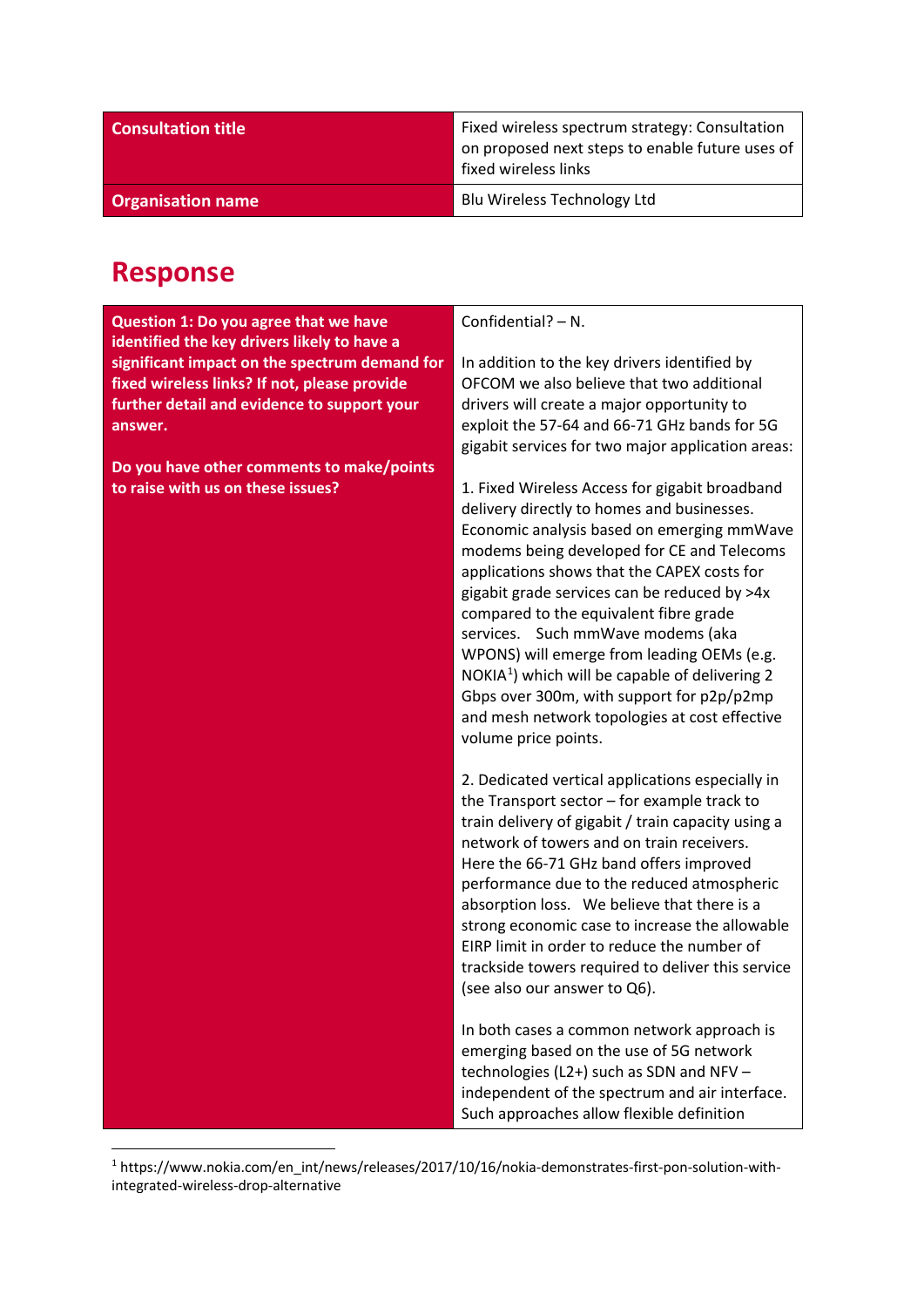|                                                                                             | functionality such as x-haul, self-backhauling,<br>p2p/p2mp and mesh architectures.         |
|---------------------------------------------------------------------------------------------|---------------------------------------------------------------------------------------------|
| <b>Question 2: Do you agree with our conclusions</b>                                        | Confidential? $- N$ .                                                                       |
| on spectrum implications and our proposed                                                   |                                                                                             |
| strategy/next steps for each band?                                                          | In general we agree and also note that we<br>would encourage OFCOM in two respects.         |
| Are there any other considerations of                                                       |                                                                                             |
| significance that you feel we should have                                                   | 1. To support the submission made by ETSI                                                   |
| included or do you have other comments to<br>make/points to raise with us on these issues?  | mWT ISG in August 2017 to CEPT SE19 to<br>modify 60 GHz regulations to encourage the        |
|                                                                                             | use of active phased array for 60 GHz                                                       |
| Please provide as much detail as possible to                                                | applications (generally in line with similar                                                |
| support your answer.                                                                        | regulations already in place in the USA under                                               |
|                                                                                             | FCC Part15.255 rules). We also strongly                                                     |
|                                                                                             | support the OFCOM initiative for 65 GHz to                                                  |
|                                                                                             | align with license free rules applicable to 57-64<br>GHz.                                   |
|                                                                                             |                                                                                             |
|                                                                                             | 2. To further encourage consultation on 66-71                                               |
|                                                                                             | GHz band for increased EIRP levels compatible                                               |
|                                                                                             | with active electronically steerable phased                                                 |
|                                                                                             | array solutions for applications such as<br>transport as discussed in Q1.                   |
|                                                                                             |                                                                                             |
| Question 3: Do you agree with the items we                                                  | Confidential? $- N$                                                                         |
| have identified for further consideration? Are                                              |                                                                                             |
| there any other significant areas that you                                                  | We agree with the areas listed by OFCOM and                                                 |
| believe should be included? If so, please<br>include all necessary evidence to support your | would add that additional urgent priority<br>should be given to consultation on regulations |
| view.                                                                                       | for the 66-71 GHz band.                                                                     |
|                                                                                             |                                                                                             |
| Question 4: Do you agree with our proposal to                                               | Confidential? - N                                                                           |
| change the authorisation regime in the $64 - 66$<br>GHz band to licence exempt to create a  | Yes we strongly agree with OFCOM's proposal                                                 |
| common authorisation approach across the 57                                                 | to designate the 57-66 GHz band as a license                                                |
| -66 GHz band for fixed outdoor installation                                                 | free band.<br>Moreover, we would like to see                                                |
| use and that this would be a benefit to UK                                                  | the +40 dBmi limit applicable to non-fixed SRD                                              |
| citizens and consumers?                                                                     | applications also apply to fixed applications for                                           |
|                                                                                             | example as shown in V Band use case diagram<br>shown in Fig 5. We also believe that robust  |
|                                                                                             | self-organising interference mitigation                                                     |
|                                                                                             | techniques will be embedded within flexible V                                               |
|                                                                                             | band WPON modem technology which will                                                       |
|                                                                                             | support self-coordination of systems within this                                            |
|                                                                                             | band.                                                                                       |
| <b>Question 5:</b>                                                                          | Confidential? - N                                                                           |
| a) Do you agree with the proposed new                                                       | 5a. We support OFCOM's proposal to reduce                                                   |
| technical conditions in Table 6 to facilitate                                               | the minimum antenna gain for fixed                                                          |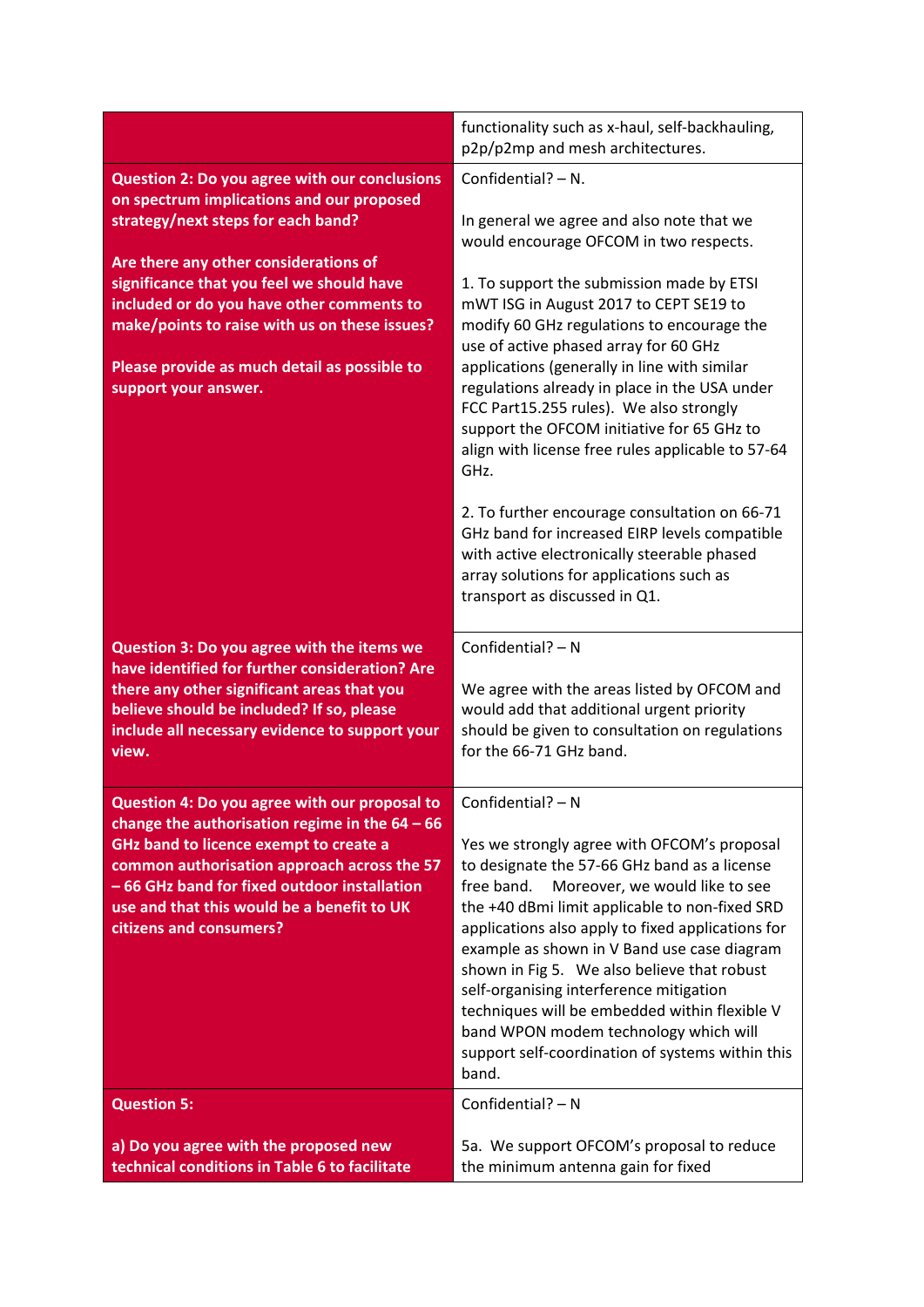**equipment intended for fixed outdoor installation in the 57 – 66 GHz band? Please provide evidenced views /alternatives if you disagree with our proposal. Do you consider any additional conditions should be mandated as part of a licence exemption to manage the interference environment?**

**b) Do you agree with our assessment that the proposed changes in technical conditions will have minimal impact on existing use and are appropriate to manage the future outdoor interference environment?** 

**c) Are there likely to be any fixed outdoor** 

installations to +20 dBi up to a max EIRP of +40 dBmi. We would also emphasise that no restriction on channel bandwidth should be imposed in order to allow flexible and wide bandwidth support (typically 2 GHz or higher) to enable the use of low order modulations (QPSK/16QAM) to achieve acceptable link distances with the link budget afforded by this EIRP/Gain regulation. Regarding operation up to +55 dBmi EIRP with min gain +30 dBi and max power +10 dBm we believe that there are some 5G use cases – for example track to train for railway broadband access and automotive V2X which justify increased EIRP above +40 dBmi but below the +55 dBmi limit. We therefore suggest that OFCOM consider a more tapered regulation regime where the allowable EIRP above +40 dBmi is increased by+1 dB for every +1dB increase in antenna gain above +20 dBi. This would provide further flexibility for the deployment of active phased array antenna solutions (e.g. using combinations of multiple RF active phased array tiles) which have higher gain than +20 dBi but lower EIRP than +55 dBmi. By way of comparison the US regulations for V band under FCC Part15.255 provide for increased EIRP levels up to +82 dBmi for antenna gains >+30 dBi +40 dBmi on the basis of an additional 2 dBm for each 1dB increase in antenna gain up to +51 dBi.

Regarding the proposed minimum gain of +20 dBi we also suggest that OFCOM consider a reduction to +15 dBi as this would support the use of low cost 3D phased array antennas for use cases such as short range (<100m) outdoor links from street level to high rise buildings. In this case steerability in both azimuth and elevation domains is beneficial with typical elevation scan ranges of +/- 30 degrees.

5b. Due to the current low levels of use of the 57-64 GHz band we agree with OFCOM's assessment that the proposed rule changes will have minimal impact on existing use. Moreover, the combination of self-organising dynamic network techniques in emerging V band WPON modem products will provide robust protection for outdoor interference.

5c. Increased EIRP levels above +55 dBmi could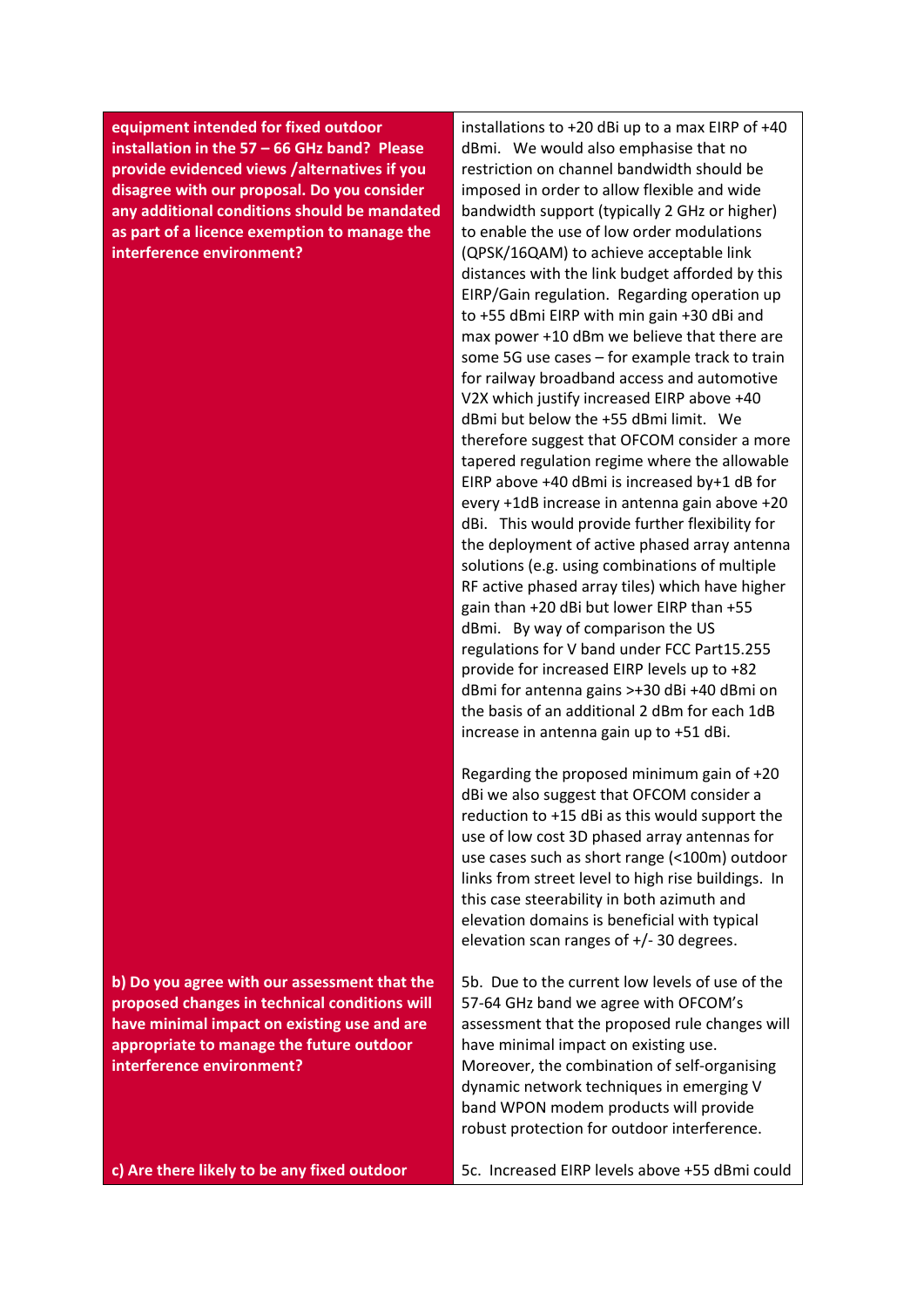| installation use cases that will require<br>operation at eirp levels above 55 dBm? If so,<br>please provide evidence of how the<br>coexistence with the different outdoor users<br>could be ensured?                                                                                                                                                                                                                                                                                          | deliver extended range operation for<br>broadband fixed p2p links at ranges of several<br>km. Specific relevant use cases include V2X<br>and track to train rail where signals are<br>naturally constrained to transport corridors.<br>Once again we believe that robust self-<br>organising interference mitigation techniques<br>will enable co-existence of users within this<br>support self-coordination of systems for these<br>use cases. |
|-----------------------------------------------------------------------------------------------------------------------------------------------------------------------------------------------------------------------------------------------------------------------------------------------------------------------------------------------------------------------------------------------------------------------------------------------------------------------------------------------|--------------------------------------------------------------------------------------------------------------------------------------------------------------------------------------------------------------------------------------------------------------------------------------------------------------------------------------------------------------------------------------------------------------------------------------------------|
| <b>Question 6:</b>                                                                                                                                                                                                                                                                                                                                                                                                                                                                            | [redacted]                                                                                                                                                                                                                                                                                                                                                                                                                                       |
| a) What are the use cases and technical<br>parameters envisaged for the 66 - 71 GHz<br>band? Are they likely to be similar to those in<br>the 57 - 66 GHz band? If so, what are your<br>views on extending the same or similar<br>technical conditions as described above for<br>the 57 - 66 GHz band (both existing wideband<br>data transmission (SRD) and new fixed<br>outdoor technical conditions) to the $66 - 71$<br><b>GHz band to facilitate both fixed and mobile</b><br>use cases. |                                                                                                                                                                                                                                                                                                                                                                                                                                                  |
| b) Please provide your view on whether the<br>technical parameters of wideband data<br>transmission (SRD) as shown in Figure 4 are<br>suitable to facilitate mobile/portable<br>equipment including use outdoor? If you do<br>not consider they are suitable, what<br>alternative technical parameters do you think<br>should be considered?                                                                                                                                                  |                                                                                                                                                                                                                                                                                                                                                                                                                                                  |
| Please provide as much detail to your answer<br>as possible and your considerations on the co-<br>existence aspects.                                                                                                                                                                                                                                                                                                                                                                          |                                                                                                                                                                                                                                                                                                                                                                                                                                                  |
| Question 7: Do you agree that there is a                                                                                                                                                                                                                                                                                                                                                                                                                                                      | Confidential? $- Y/N$                                                                                                                                                                                                                                                                                                                                                                                                                            |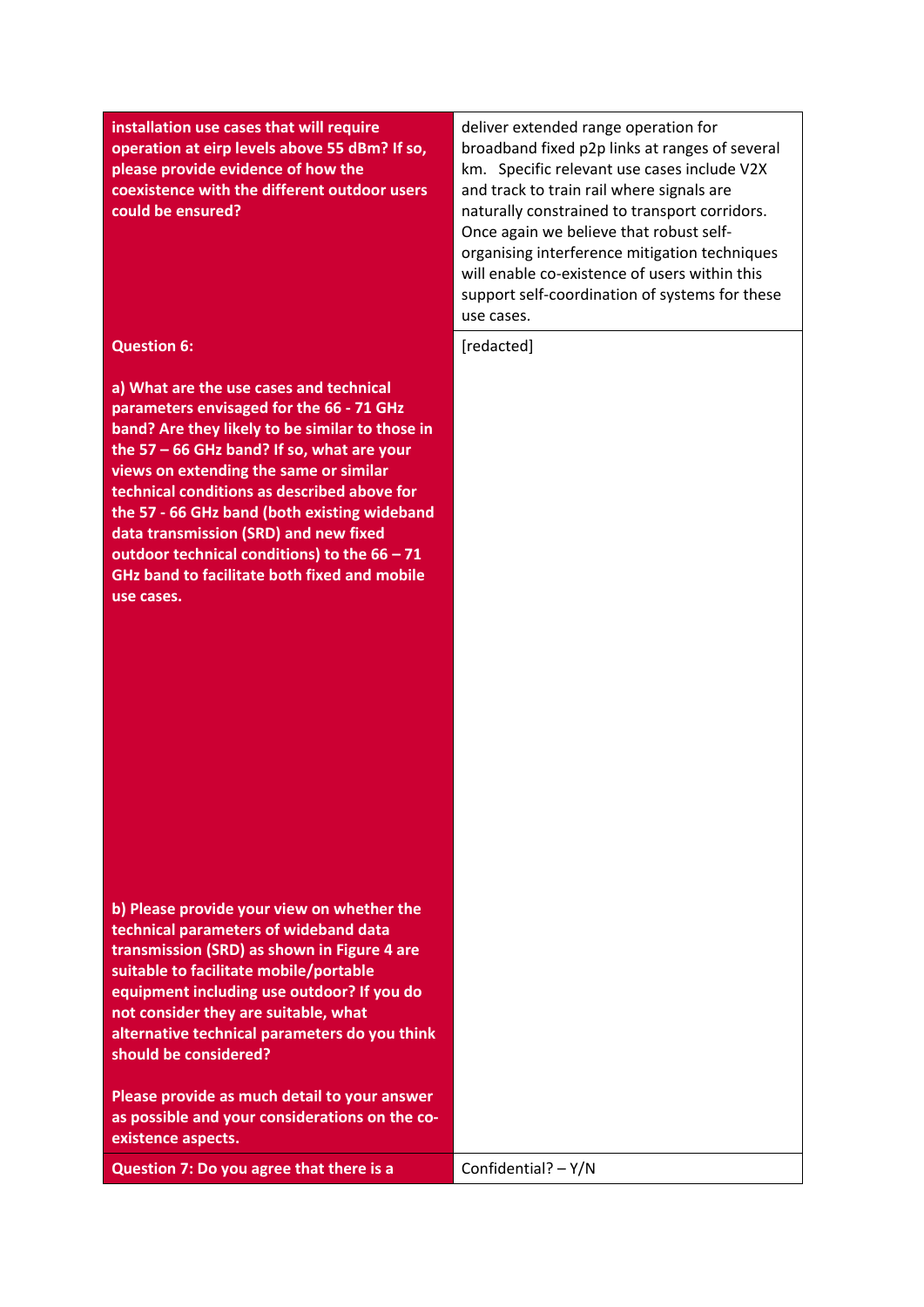| continued need for future low capacity fixed<br>link applications?                                                                                                                                                                                                                                                                                            | We do not a have a view on this question.                                                                                                                                                                                                                                                                                                                                                                                                                                                                                                                                                                                                                           |
|---------------------------------------------------------------------------------------------------------------------------------------------------------------------------------------------------------------------------------------------------------------------------------------------------------------------------------------------------------------|---------------------------------------------------------------------------------------------------------------------------------------------------------------------------------------------------------------------------------------------------------------------------------------------------------------------------------------------------------------------------------------------------------------------------------------------------------------------------------------------------------------------------------------------------------------------------------------------------------------------------------------------------------------------|
| If so, please provide information to support<br>your view and what alternatives you would<br>consider appropriate should the upper 1.4 GHz<br>band no longer be available.                                                                                                                                                                                    |                                                                                                                                                                                                                                                                                                                                                                                                                                                                                                                                                                                                                                                                     |
| Please provide clear evidence to support the<br>reasons for your views.                                                                                                                                                                                                                                                                                       |                                                                                                                                                                                                                                                                                                                                                                                                                                                                                                                                                                                                                                                                     |
| <b>Question 8:</b>                                                                                                                                                                                                                                                                                                                                            | Confidential? - N                                                                                                                                                                                                                                                                                                                                                                                                                                                                                                                                                                                                                                                   |
| Do you consider there is merit in considering<br>making the bands 52 GHz and 55 GHz available<br>under alternative authorisation approach(es)<br>such as block assignment? If so, what would<br>you consider to be the best approach(es)?<br>Please provide detailed views to support your<br>response.                                                       | We believe that the reason that these bands<br>have not been utilised in the UK is the lack of<br>available radio technology at economic price<br>points. Since the development of such<br>technology requires evidence of market volume<br>we believe that such low utilisation is likely to<br>continue.                                                                                                                                                                                                                                                                                                                                                          |
| <b>Question 9:</b>                                                                                                                                                                                                                                                                                                                                            | Confidential? - N                                                                                                                                                                                                                                                                                                                                                                                                                                                                                                                                                                                                                                                   |
| Do you think we should review our<br>authorisation approach to any other band<br>used for fixed wireless links?                                                                                                                                                                                                                                               | We do not believe that any changes to other<br>bands for fixed wireless links are appropriate at<br>this time.                                                                                                                                                                                                                                                                                                                                                                                                                                                                                                                                                      |
| <b>Question 10:</b>                                                                                                                                                                                                                                                                                                                                           | Confidential? - N                                                                                                                                                                                                                                                                                                                                                                                                                                                                                                                                                                                                                                                   |
| a) How do you envisage W band and D band<br>will be used for mobile backhaul provision and<br>the likely timescales? Please provide as much<br>detail as possible on deployment scenarios<br>and whether this would include indoor use.<br>Are there any other types of applications<br>(other than mobile backhaul) that could be<br>suited for these bands? | We are aware of several advanced active<br>phased array radio technology developments in<br>W band (94 GHz) which would enable the same<br>flexible modem technology to be deployed as<br>being considered for operation at V band. We<br>are also aware that that primary use operation<br>at W band may be restricted due to being<br>reserved for government use (e.g. in the USA).<br>Similarly, D Band is being considered by several<br>OEMS and Operators within the ETSI mWT<br>working group for high capacity mobile<br>backhaul. This is aimed at expansion of<br>backhaul capacity to support extended<br>increased traffic for 5G mobile applications. |
| b) What are your views on the most<br>appropriate authorisation approach for the W<br>and D bands? Please provide as much detail<br>and technical evidence as possible in your<br>answer.                                                                                                                                                                     | Our general view is that operation at D band<br>should be based on a lightly licensed regime<br>suitable for mobile operator backhaul<br>deployment. Operation at W band requires<br>further consultation with government users<br>before any authorisation approach can be<br>determined.                                                                                                                                                                                                                                                                                                                                                                          |